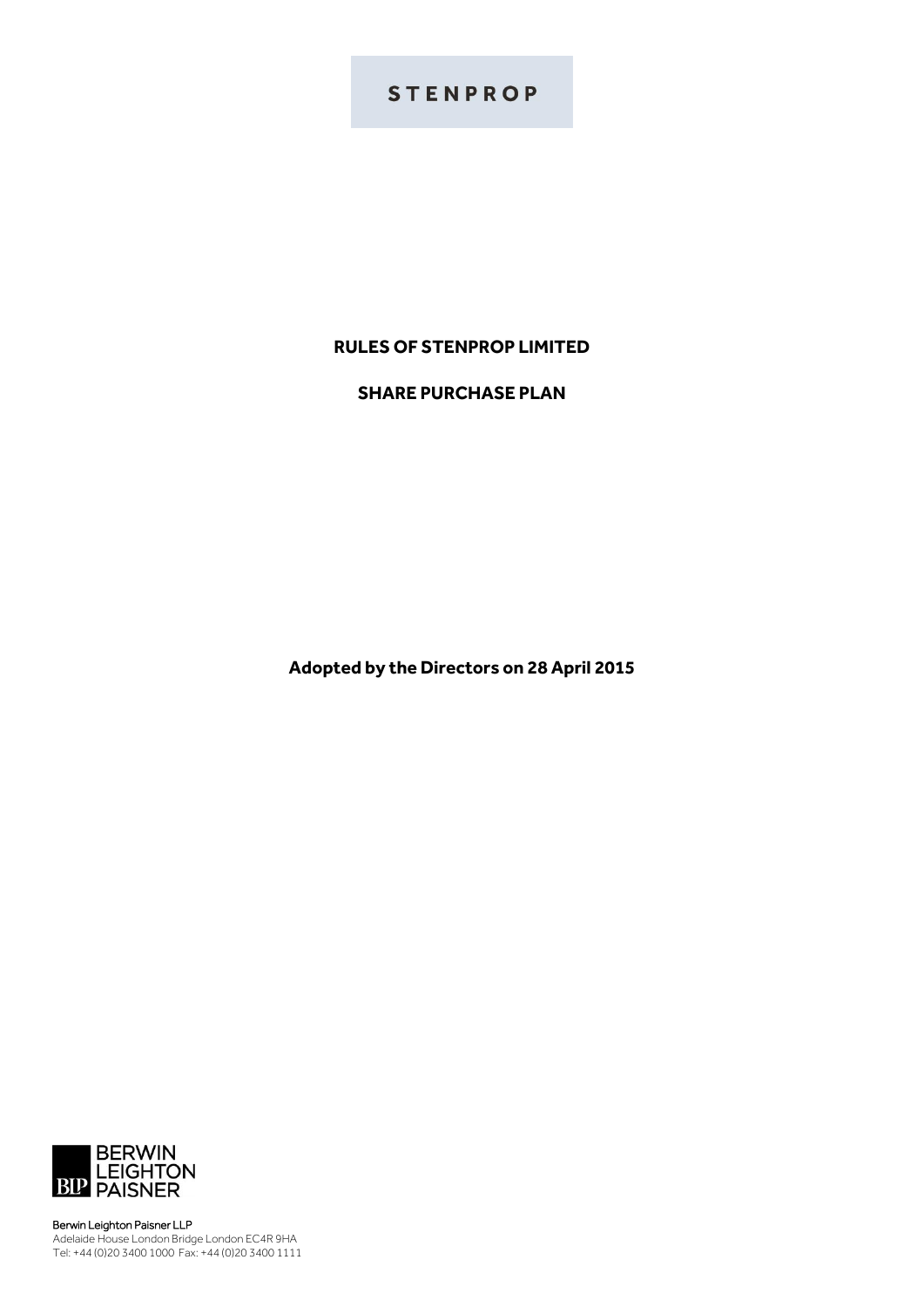## **Contents**

| <b>Clause</b> Name |  |
|--------------------|--|
|                    |  |
| $\overline{2}$     |  |
| 3                  |  |
| $\overline{4}$     |  |
| 5                  |  |
| 6                  |  |
| $\overline{7}$     |  |
| 8                  |  |

## **Appendix Name**

Form of Loan and Subscription Agreement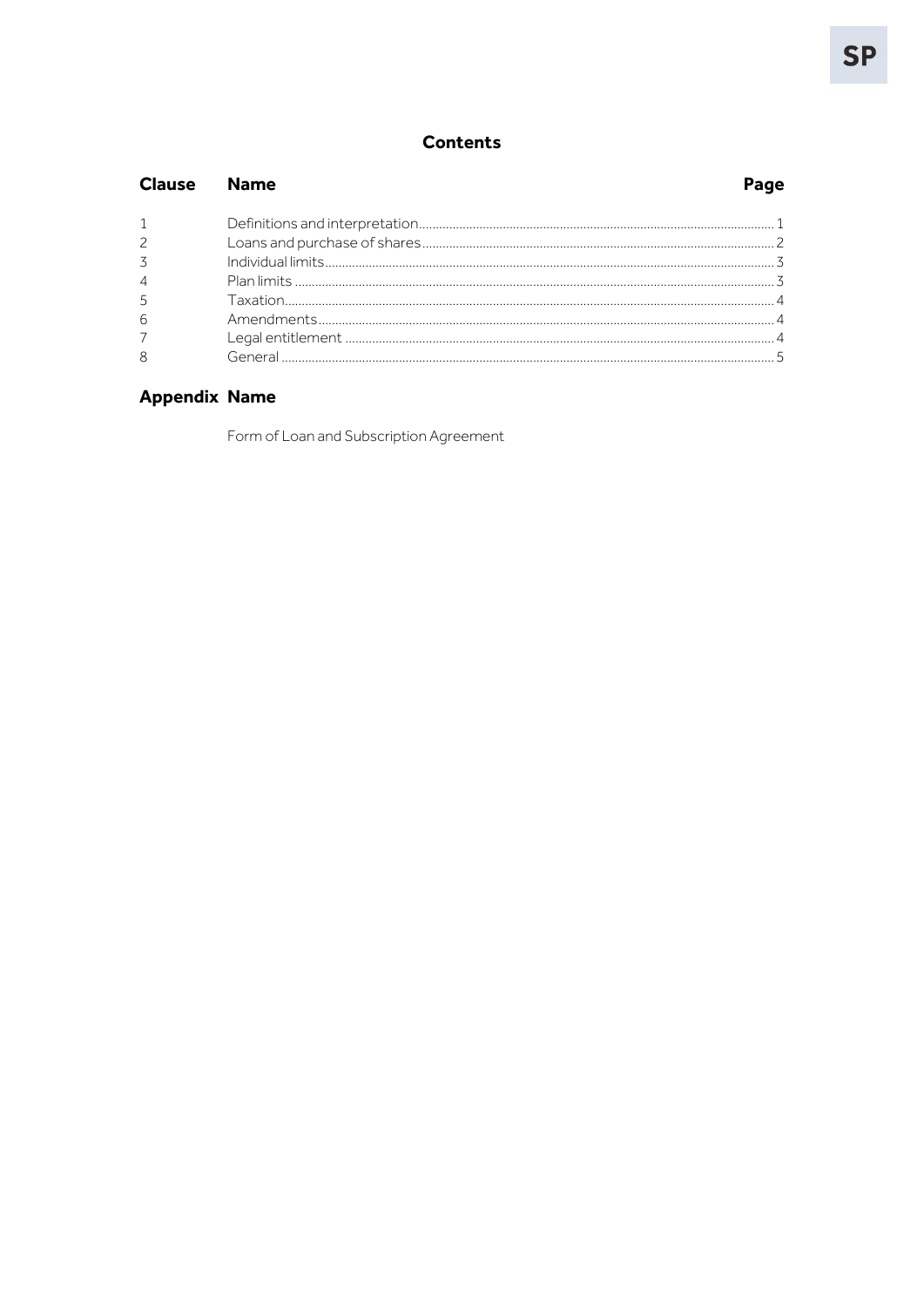#### <span id="page-2-0"></span>1 **DEFINITIONS AND INTERPRETATION**

1.1 In this Plan:

"Acquisition Price" means the price per Share determined by the Board at which an Eligible Employee acquires Shares with a Loan.

"Associated Person" means a person nominated by an Eligible Employee and approved by the Board.

"Board" means the board of the Company or any duly authorised committee of the board.

"Company" means Stenprop Limited, a company incorporated in Bermuda under registration No. 47031.

"Dealing Day" means any day on which the Bermuda Stock Exchange is open for business.

"Dealing Restrictions" means restrictions imposed by the Company's share dealing code, the Listing Rules or any applicable laws or regulations which impose restrictions on share dealing.

"Eligible Employee" means an employee (including an executive director) of the Company or any of its Subsidiaries.

"Employer" means, in relation to a Participant, such Group Member as is the Relevant Employee's employer or if he has ceased to hold office or employment with the Group, was his employer or such other Group Member, or such other person (including the Trustee) as under any statutory or regulatory enactment in any jurisdiction is obliged to account for any Tax Liability.

"Grant Date" means the date on which Plan Shares are to be acquired.

"Grant Period" means the period of 42 days commencing on:

- (a) the Dealing Day after the day on which the Plan is adopted by the Board;
- (b) the Dealing Day after the day on which the Company makes an announcement of its results for any period;
- (c) the Dealing Day after the day on which any changes to relevant legislation are proposed or made;
- (d) the Dealing Day after the date on which an individual becomes an Eligible Employee; or
- (e) any day on which the Board resolves that exceptional circumstances exist which justify the acquisition of Plan Shares, by an Eligible Employee,

unless the Company is restricted from awarding Plan Shares under the Plan during the periods specified above as a result of any Dealing Restrictions, in which case the relevant Grant Period will be 42 days commencing on the Dealing Day after such Dealing Restrictions are lifted.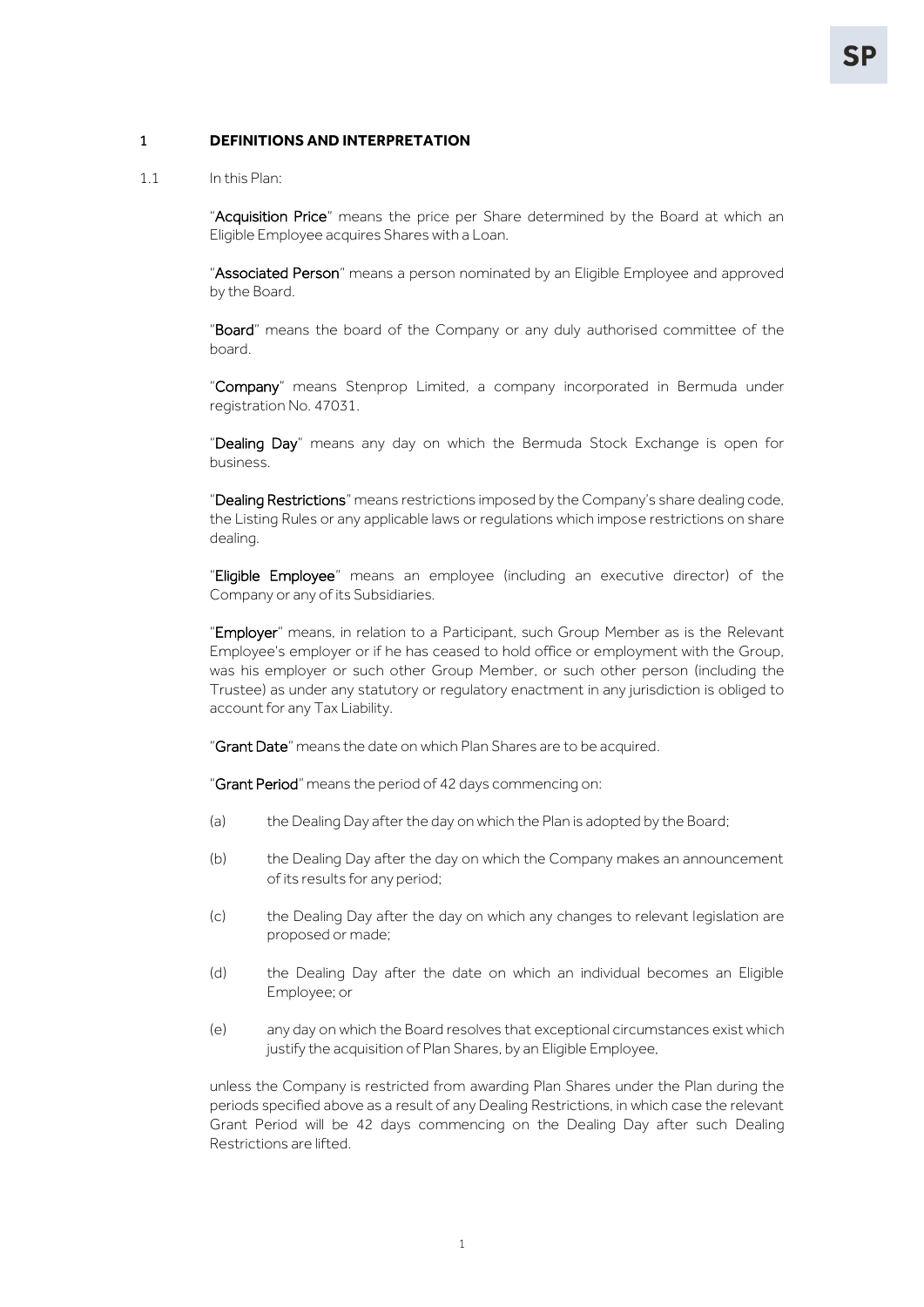"Group Member" means the Company, or any Subsidiary of the Company, any company which is (within the meaning of section 1159 of the Companies Act 2006) the Company's holding company or a Subsidiary of the Company's holding company and "Group" will be construed accordingly.

"Listing Rules" means the relevant applicable rules governing the listing or trading of shares of the Company on any stock exchange on which its shares are listed or traded, as amended from time to time.

"Loan" means a loan made by a Group Member to fund the acquisition by an Eligible Employee or an Associated Person of Shares.

"Participant" means any person who has an outstanding Loan or following his death, his personal representatives.

"Plan" means the Stenprop Limited Share Purchase Plan in its present form or as from time to time amended.

"Plan Shares" means Shares acquired under the Plan.

"Relevant Employee" means where the Participant is an Eligible Employee, that Employee and where the Participant is an Associated Person means the Eligible Employee who nominated the Associated Person.

"Salary" means an Eligible Employee's annual gross basic salary in respect of his employment with the Group.

"Share" means a fully paid ordinary share in the capital of the Company.

"Subsidiary" means the meaning given by section 1159 of the Companies Act 2006.

"Tax Liability" means any tax or social security contributions liability (but excluding for the avoidance of doubt secondary class 1 national insurance contributions (employer's national insurance contributions)) in connection with a Loan or Plan Shares for which the Relevant Employee is liable and for which the Employer is obliged to account to any relevant authority.

"Trustee" means the trustee or trustees for the time being of any employee benefit trust, the beneficiaries of which include Eligible Employees.

- 1.2 References in the Plan to:
	- (a) any statutory provisions are to those provisions as amended or re-enacted from time to time;
	- (b) the singular include the plural and vice versa; and
	- (c) the masculine include the feminine and vice versa.
- <span id="page-3-0"></span>1.3 Headings do not form part of the Plan.

### 2 **LOANS AND PURCHASE OF SHARES**

2.1 During a Grant Period the Board, in its absolute discretion, arrange for a Group Member to make a Loan to an Eligible Employee or an Associated Person to fund the acquisition of Shares. The Acquisition Price shall be an amount equal to the market value of a Share as determined by the Board.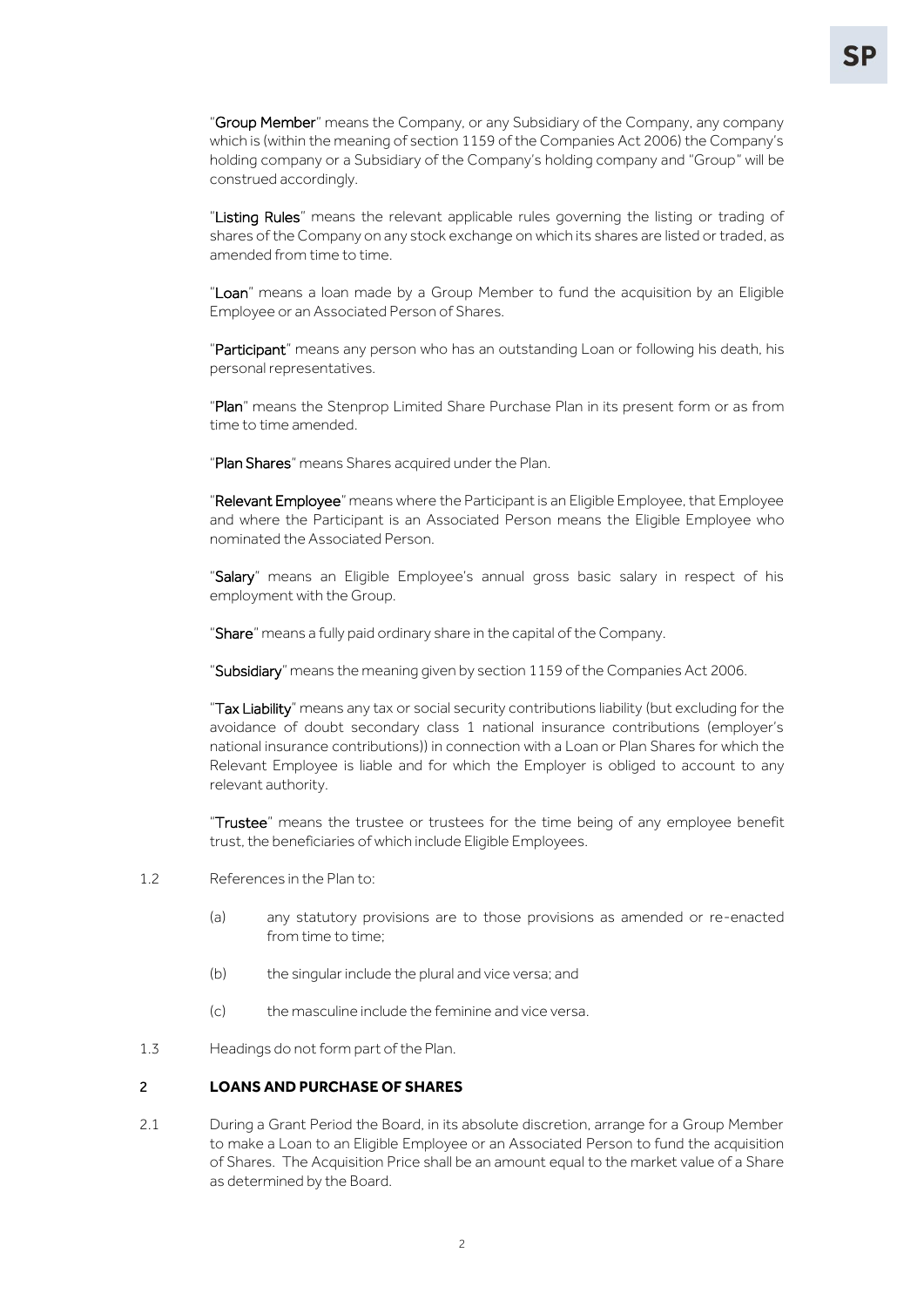- 2.2 The acquisition of the Shares and the making of the Loan will be subject to obtaining any approval or consent required by any relevant stock exchange (or other relevant authority), any Dealing Restrictions and any other applicable laws or regulations (whether in the UK or overseas).
- 2.3 The Loan and Share acquisition shall be made on the terms of the agreement set out in the Appendix to these rules or in such other form as the Board, in its absolute discretion, may determine.
- <span id="page-4-3"></span>2.4 No Loan may be granted under the Plan after the tenth anniversary of its adoption by the Board.
- 2.5 Unless the Board otherwise determines, the Shares shall be issued and registered in the Bermuda registry in Euros.

#### <span id="page-4-0"></span>3 **INDIVIDUAL LIMITS**

3.1 No Eligible Employee shall be made Loans which would, at the time they are granted, cause the aggregate outstanding capital amount of all Loans in respect of a Relevant Employee to exceed 100% of his Salary or such greater amount as the Board may determine to be justified in the circumstances.

### <span id="page-4-1"></span>4 **PLAN LIMITS**

- 4.1 Subject to Rule [4.2,](#page-4-2) at the proposed Grant Date, the number of Plan Shares to be subscribed for by an Eligible Employee or an Associated Person, when added to the number of Shares allocated during the previous ten years under any other employee share plan relating to Shares and operated by a Group Member, should not exceed such number as represents 10% of the ordinary share capital of the Company in issue at that time.
- <span id="page-4-2"></span>4.2 In determining the above limit:
	- (a) Shares are treated as allocated on the proposed Grant Date if they have been issued or may be issued for the purposes of satisfying an award;
	- (b) the number of Shares allocated includes:
		- (i) Shares which have been issued or may be issued to the Trustee to satisfy awards; and
		- (ii) treasury shares which have been or may be transferred out of treasury to satisfy awards (unless the Board determines that it is no longer best practice to include these);
	- (c) the number of Shares allocated does not include:
		- (i) any Shares where the right to acquire such Shares has been or is to be satisfied other than by the issue or allotment of any part of the share capital of the Company (including, without limitation, by the transfer of existing shares or by the transfer of cash); or
		- (ii) any Shares where the right to acquire such Shares is released or lapses in part or in whole;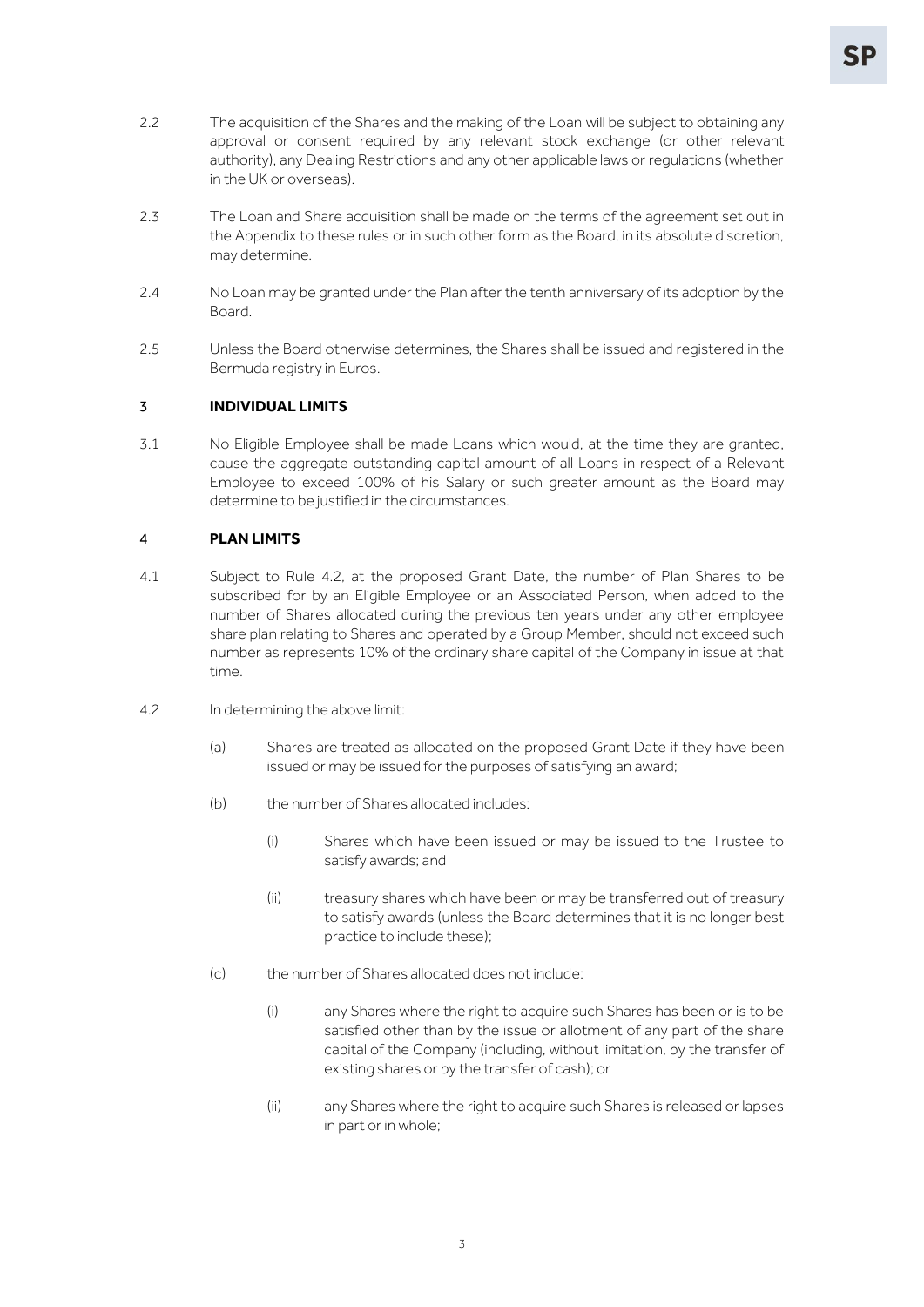(d) the Board may adjust the aggregate number of Shares already issued in each case to reflect any subsequent variation of share capital of the Company in such manner as it determines is fair and reasonable.

## <span id="page-5-0"></span>5 **TAXATION**

A Relevant Employee will be responsible for and indemnifies the Employer against any Tax Liability relating to a Loan and the Plan Shares. Any Group Member and/or the Trustee may withhold an amount equal to such Tax Liability from any amounts due (including wages or salary) to the Participant (to the extent such withholding is lawful) and/or make any other arrangements as it considers appropriate to ensure recovery of such Tax Liability including, without limitation, the sale of sufficient Plan Shares to realise an amount equal to the Tax Liability.

#### <span id="page-5-3"></span><span id="page-5-1"></span>6 **AMENDMENTS**

- 6.1 Except as described in this Rule [6](#page-5-1) (*[Amendments](#page-5-1)* ), the Board may at any time amend the rules of the Plan.
- 6.2 No amendment to the material disadvantage of existing rights of Participants will be made under Rule [6.1](#page-5-3) unless:
	- (a) every Participant who may be affected by such amendment has been invited to indicate whether or not he approves the amendment; and
	- (b) the amendment is approved by a majority of those Participants who have so indicated.

## <span id="page-5-2"></span>7 **LEGAL ENTITLEMENT**

- 7.1 This Rule [7](#page-5-2) (*[Legal entitlement](#page-5-2)*) applies during a Relevant Employee's employment with any Group Member and after the termination of such employment, whether or not the termination is lawful.
- 7.2 Nothing in the Plan or its operation forms part of the terms of employment of a Relevant Employee and the rights and obligations arising from a Relevant Employee's employment with any Group Member are separate from, and are not affected by, his or an Associated Person's participation in the Plan. Participation in the Plan does not create any right to continued employment for any Relevant Employee.
- 7.3 The grant of a Loan to a Participant does not create any right for that Participant or a Relevant Employee to be granted any further Loans or to be granted Loans on any particular terms.
- 7.4 By participating in the Plan either personally or through an Associated Person, each Relevant Employee and/or Associated Person waives all rights to compensation for any loss in relation to the Plan, including:
	- (a) any loss or reduction of any rights or expectations under the Plan in any circumstances or for any reason (including lawful or unlawful termination of the Relevant Employee's employment);
	- (b) any exercise of a discretion or a decision taken in relation to a Loan or to the Plan, or any failure to exercise a discretion or take a decision;
	- (c) the operation, suspension, termination or amendment of the Plan.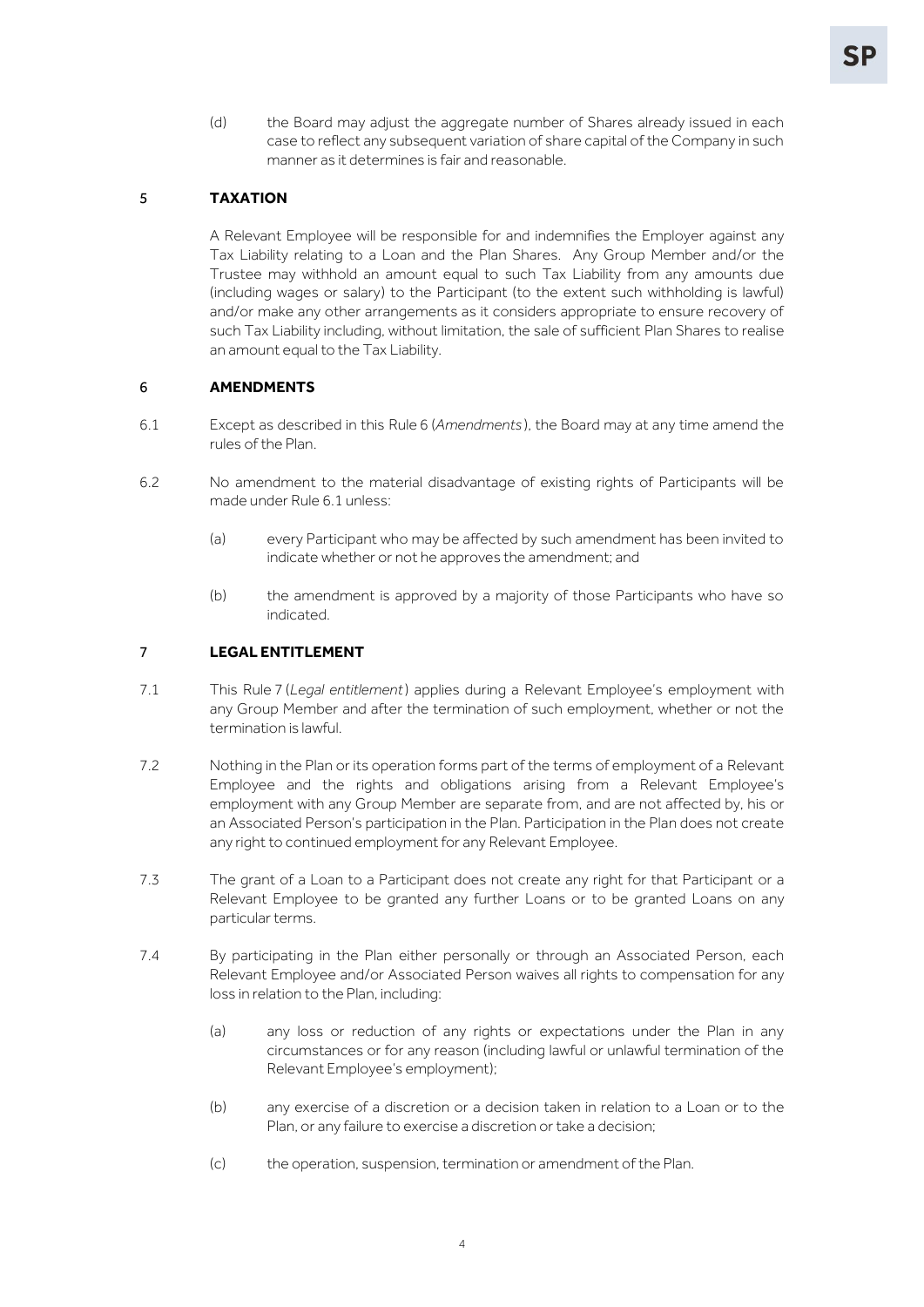### <span id="page-6-0"></span>8 **GENERAL**

- 8.1 The Plan will terminate upon the date stated in Rule [2.4,](#page-4-3) or at any earlier time by the passing of a resolution by the Board or an ordinary resolution of the Company in general meeting. Termination of the Plan will be without prejudice to the existing rights of Participants.
- 8.2 By participating in the Plan, a Relevant Employee consents to the collection, holding and processing of his personal data by any Group Member or any third party for all purposes relating to the operation of the Plan, including but not limited to, the administration and maintenance of Participant records, providing information to future purchasers of the Company or any business in which the Relevant Employee works and to the transfer of information about the Relevant Employee to a country or territory outside the European Economic Area or elsewhere.
- 8.3 The Plan will be administered by the Board. The Board will have full authority, consistent with the Plan, to administer the Plan, including authority to interpret and construe any provision of the Plan and to adopt regulations for administering the Plan. Decisions of the Board will be final and binding on all parties.
- 8.4 Any notice or other communication in connection with the Plan may be delivered personally or sent by electronic means or post, in the case of a company to its registered office (for the attention of the company secretary), and in the case of an individual to his last known address, or, where he is a director or employee of a Group Member, either to his last known address or to the address of the place of business at which he performs the whole or substantially the whole of the duties of his office or employment. Where a notice or other communication is given by post, it will be deemed to have been received 72 hours after it was put into the post properly addressed and stamped, and if by electronic means, when the sender receives electronic confirmation of delivery or if not available, 24 hours after sending the notice.
- 8.5 No third party other than a member of the Group, the Employer and the Trustee will have any rights under the Contracts (Rights of Third Parties) Act 1999 to enforce any term of this Plan (without prejudice to any right of a third party which exists other than under that Act).
- 8.6 These rules will be governed by and construed in accordance with the laws of Guernsey. Any person referred to in this Plan submits to the non-exclusive jurisdiction of the Courts of Guernsey.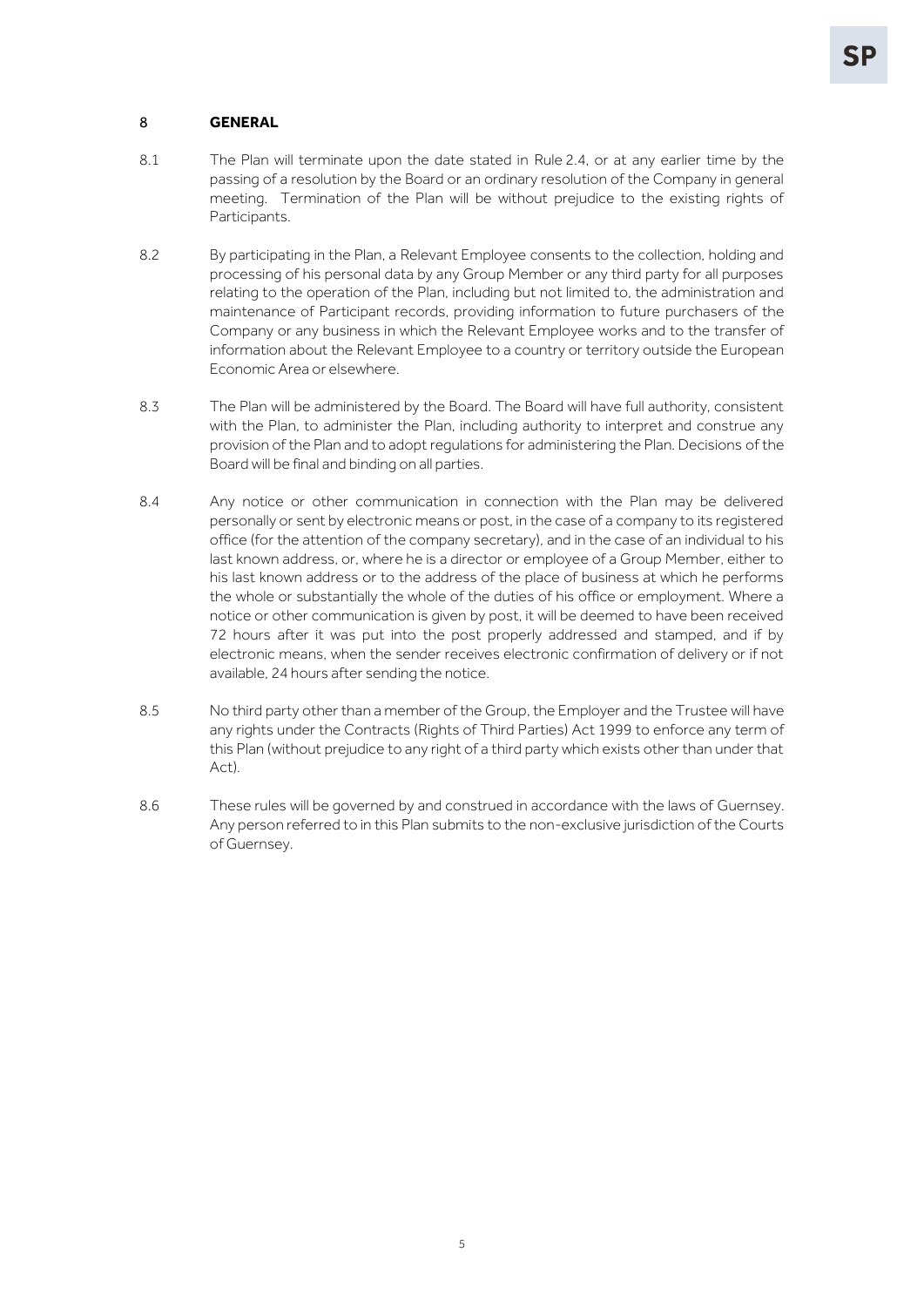# **Appendix**

<span id="page-7-0"></span>**Form of Loan and Subscription Agreement**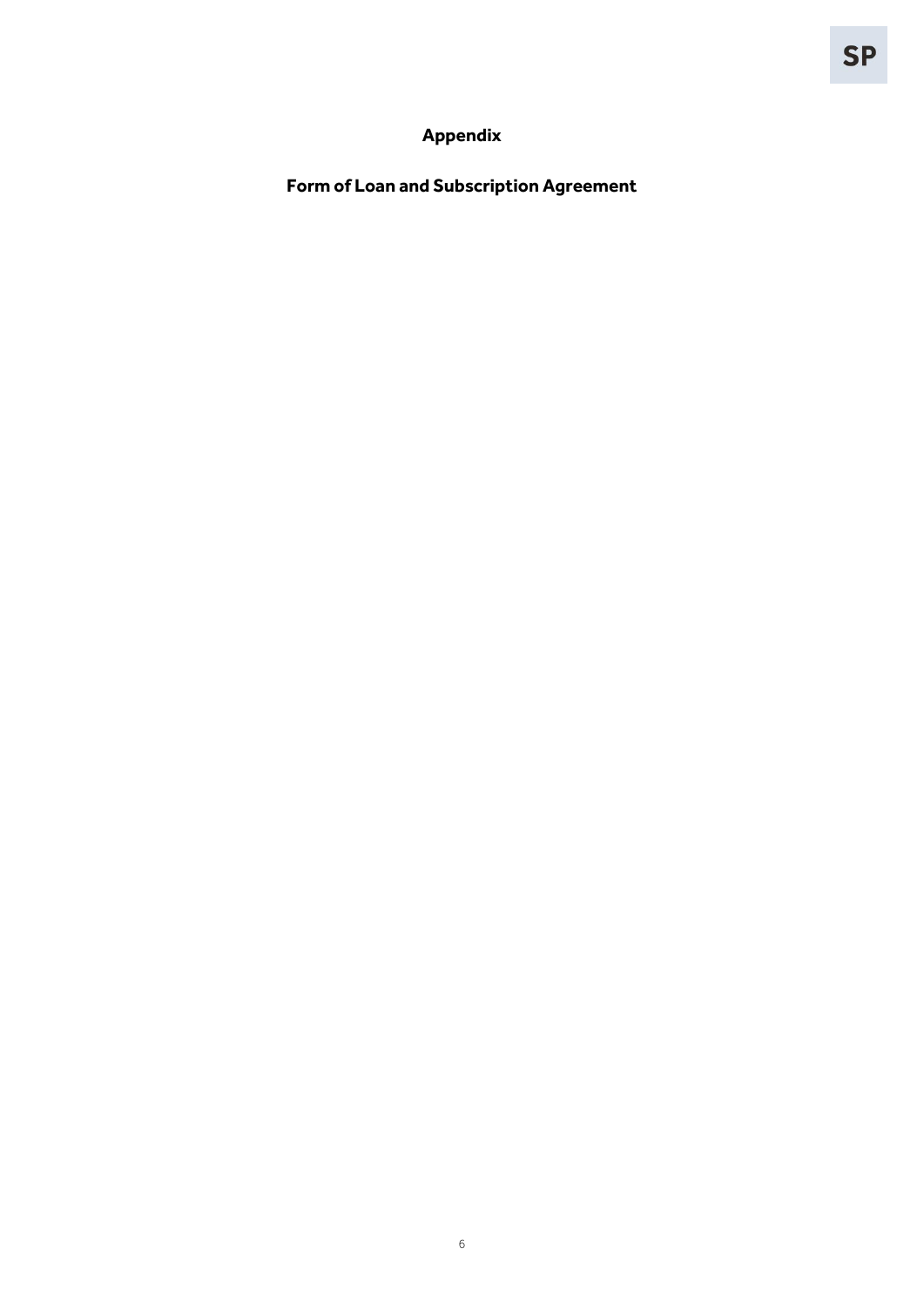| Signature of or on behalf of the Participant:<br>Witness signature:<br>Name of Relevant Employee<br>Witness name (in blocks):<br>Witness address:<br>No of Plan Shares<br><b>Acquisition Price</b><br>£<br>£<br><b>Grant Date</b><br>$\left[\bullet\right]$ 2015<br>Lender<br>$\left[ \begin{array}{cc} 1 & 1 \end{array} \right]$<br>I<br><sup>)</sup><br>.<br>LIMITED by:<br>Director<br>-1<br>Director/Secretary<br>EXECUTED as a deed<br>)<br>-)<br>Director | Name of Participant:                                |  |
|------------------------------------------------------------------------------------------------------------------------------------------------------------------------------------------------------------------------------------------------------------------------------------------------------------------------------------------------------------------------------------------------------------------------------------------------------------------|-----------------------------------------------------|--|
|                                                                                                                                                                                                                                                                                                                                                                                                                                                                  |                                                     |  |
|                                                                                                                                                                                                                                                                                                                                                                                                                                                                  | Address of Participant:                             |  |
|                                                                                                                                                                                                                                                                                                                                                                                                                                                                  |                                                     |  |
|                                                                                                                                                                                                                                                                                                                                                                                                                                                                  |                                                     |  |
|                                                                                                                                                                                                                                                                                                                                                                                                                                                                  |                                                     |  |
|                                                                                                                                                                                                                                                                                                                                                                                                                                                                  |                                                     |  |
|                                                                                                                                                                                                                                                                                                                                                                                                                                                                  |                                                     |  |
|                                                                                                                                                                                                                                                                                                                                                                                                                                                                  |                                                     |  |
|                                                                                                                                                                                                                                                                                                                                                                                                                                                                  | Witness name (in blocks):                           |  |
|                                                                                                                                                                                                                                                                                                                                                                                                                                                                  |                                                     |  |
|                                                                                                                                                                                                                                                                                                                                                                                                                                                                  | Witness address:                                    |  |
|                                                                                                                                                                                                                                                                                                                                                                                                                                                                  |                                                     |  |
|                                                                                                                                                                                                                                                                                                                                                                                                                                                                  |                                                     |  |
|                                                                                                                                                                                                                                                                                                                                                                                                                                                                  |                                                     |  |
|                                                                                                                                                                                                                                                                                                                                                                                                                                                                  |                                                     |  |
|                                                                                                                                                                                                                                                                                                                                                                                                                                                                  | Signature of or on behalf of the Relevant Employee: |  |
|                                                                                                                                                                                                                                                                                                                                                                                                                                                                  |                                                     |  |
|                                                                                                                                                                                                                                                                                                                                                                                                                                                                  | Witness signature:                                  |  |
|                                                                                                                                                                                                                                                                                                                                                                                                                                                                  |                                                     |  |
|                                                                                                                                                                                                                                                                                                                                                                                                                                                                  |                                                     |  |
|                                                                                                                                                                                                                                                                                                                                                                                                                                                                  |                                                     |  |
|                                                                                                                                                                                                                                                                                                                                                                                                                                                                  |                                                     |  |
|                                                                                                                                                                                                                                                                                                                                                                                                                                                                  |                                                     |  |
|                                                                                                                                                                                                                                                                                                                                                                                                                                                                  |                                                     |  |
|                                                                                                                                                                                                                                                                                                                                                                                                                                                                  |                                                     |  |
|                                                                                                                                                                                                                                                                                                                                                                                                                                                                  |                                                     |  |
|                                                                                                                                                                                                                                                                                                                                                                                                                                                                  |                                                     |  |
|                                                                                                                                                                                                                                                                                                                                                                                                                                                                  | Loan                                                |  |
|                                                                                                                                                                                                                                                                                                                                                                                                                                                                  |                                                     |  |
|                                                                                                                                                                                                                                                                                                                                                                                                                                                                  |                                                     |  |
|                                                                                                                                                                                                                                                                                                                                                                                                                                                                  |                                                     |  |
|                                                                                                                                                                                                                                                                                                                                                                                                                                                                  |                                                     |  |
|                                                                                                                                                                                                                                                                                                                                                                                                                                                                  | EXECUTED as a deed                                  |  |
|                                                                                                                                                                                                                                                                                                                                                                                                                                                                  | on behalf of STENPROP                               |  |
|                                                                                                                                                                                                                                                                                                                                                                                                                                                                  |                                                     |  |
|                                                                                                                                                                                                                                                                                                                                                                                                                                                                  |                                                     |  |
|                                                                                                                                                                                                                                                                                                                                                                                                                                                                  |                                                     |  |
|                                                                                                                                                                                                                                                                                                                                                                                                                                                                  | on behalf of the LENDER                             |  |
|                                                                                                                                                                                                                                                                                                                                                                                                                                                                  | by:                                                 |  |
| .<br>Director/Secretary                                                                                                                                                                                                                                                                                                                                                                                                                                          |                                                     |  |

## **STENPROP LIMITED SHARE PURCHASE PLAN LOAN AND SUBSCRIPTION AGREEMENT**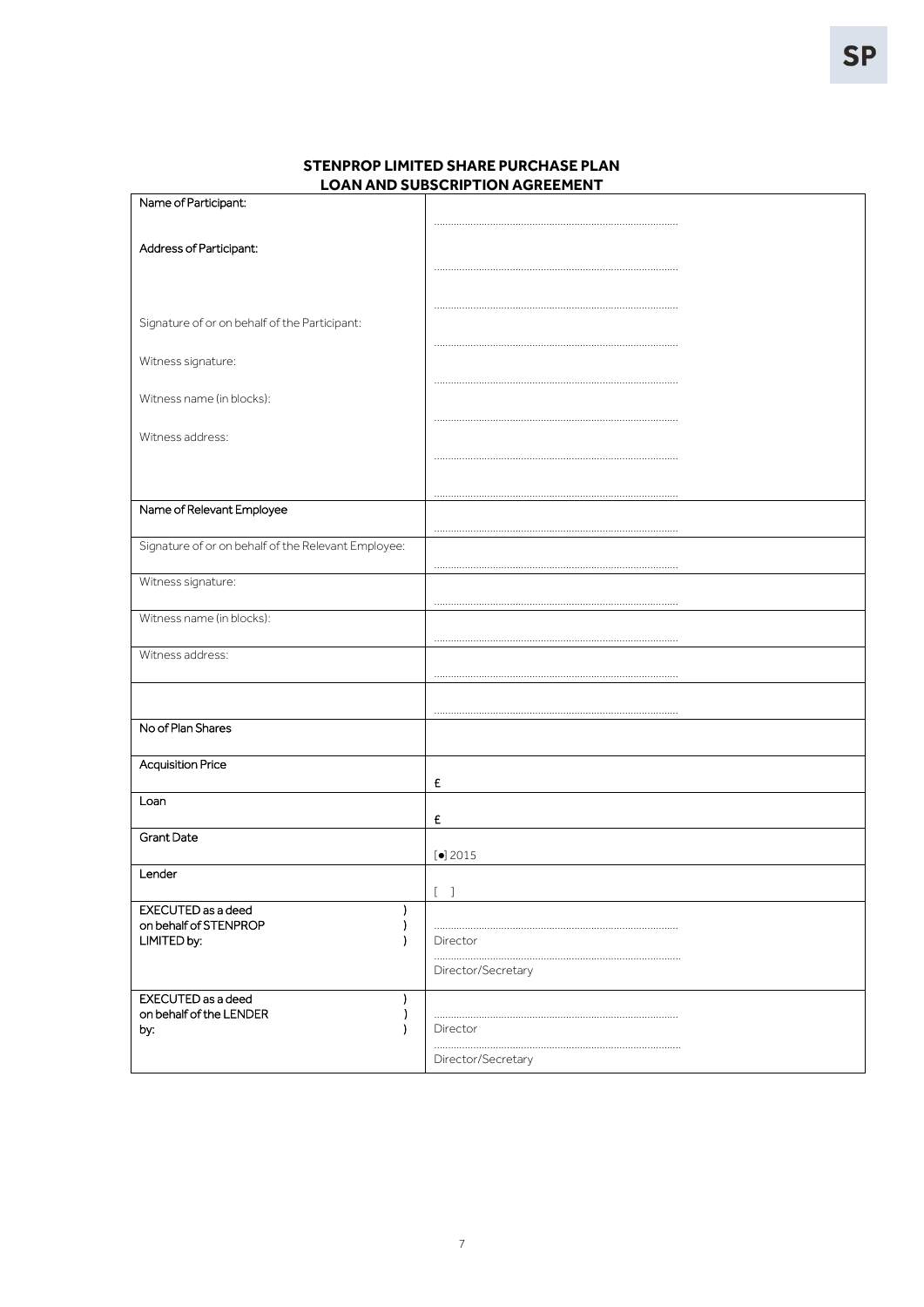### 1 **SUBSCRIPTION**

- 1.1 The Participant agrees to subscribe for the number of Plan Shares specified above at a purchase price equal to the Subscription Price per Share set out above.
- 1.2 The Participant will pay the total purchase price for the Plan Shares to the Company on the Grant Date by means of the Loan referred to below.

### 2 **LOAN**

- 2.1 The Lender agrees to lend to the Participant the Loan (being the amount set out above equal to the total Acquisition Price for the Plan Shares).
- 2.2 The principal amount of the Loan outstanding from time to time will attract interest at a rate equal to the average interest cost incurred by the Stenprop Group from time to time as determined in its absolute discretion by the Board. Interest shall be payable six months in arrears.
- 2.3 The Participant agrees to draw down the full amount of the Loan on the Grant Date and irrevocably instructs the Lender to apply the Loan in satisfaction of the total purchase price for the Shares.
- 2.4 The Loan (and accrued interest) may be prepaid in whole or in part at any time at the election of the Participant.
- 2.5 Any distribution in respect of the Plan Shares shall be applied in discharging any outstanding interest on the Loan. The Participant shall still be responsible for any interest in the event that the distribution is insufficient. Any dividend in excess of the amounts required to discharge such interest shall be paid to the Participant unless he is in default of his obligations under this document.
- 2.6 The entire outstanding Loan (including accrued interest) shall be repaid within 12 months of the Employment Termination Date if the Relevant Employee is a Good Leaver otherwise within 30 days of the Employment Termination Date.
- 2.7 The Loan (including accrued interest) must be repaid not later than the tenth anniversary of the Grant Date.
- 2.8 The Participant may at any time sell some or all of the Shares provided that not less than the Relevant Percentage of the sales proceeds are applied in discharging the Loan (and accrued interest).

#### 3 **SECURITY FOR LOAN**

- 3.1 As continuing security to secure the repayment of the Loan (and accrued interest), the Participant:
	- (a) charges by way of fixed charge in favour of the Lender the Plan Shares;
	- (b) irrevocably appoints the Lender to sell as agent for the Participant at any time (irrespective of whether an amount is due under the Loan) (at the best price which can reasonably expect to be obtained at the time of sale) such number of the Plan Shares, as in the opinion of the Lender will enable the Lender to realise sufficient monies out of the net proceeds of sale, after deduction of all fees,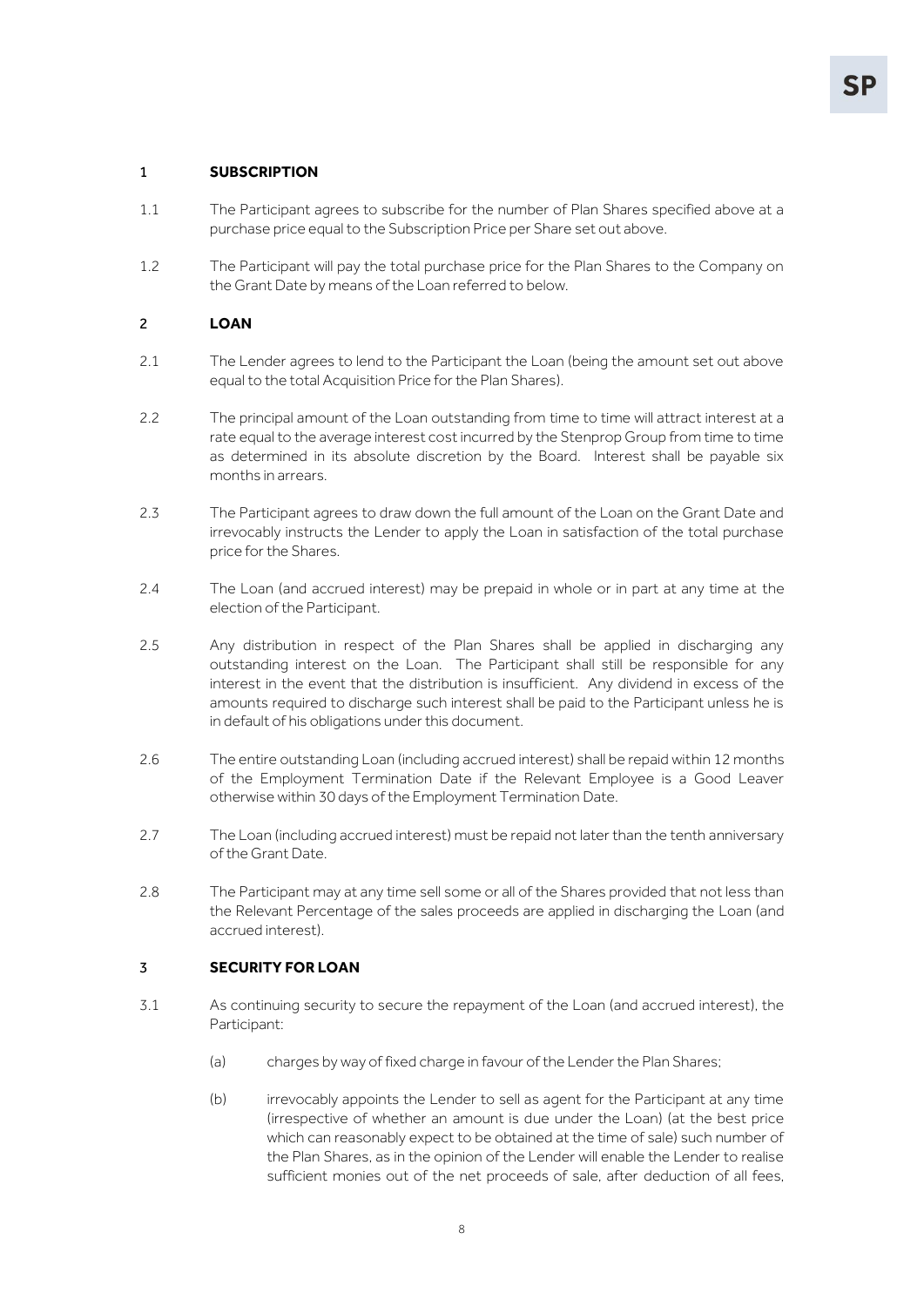commissions and expenses incurred in relation to such sale to repay the Loan (and accrued interest) to the Participant and to use such proceeds to discharge such amount accordingly;

- (c) irrevocably authorises each Group Member to deduct amounts up to the amount of any Loan (and accrued interest) which has become due from payments otherwise payable to the Participant, including but not limited to authority to deduct from wages or salary and apply such amounts in discharging the amounts which have become due.
- 3.2 The Plan Shares shall, if required by the Lender, be held in the name of such nominee as the Lender may determine.
- 3.3 If required by the Lender, the Participant shall execute and deliver blank stock transfer forms in respect of the Plan Shares to the Lender.

#### <span id="page-10-0"></span>4 **TAXATION**

- 4.1 The Relevant Employee will be responsible for and hereby indemnifies the Employer against any Tax Liability relating to the Plan Shares and the Loan.
- 4.2 As security for the indemnity under Clause [4.1,](#page-10-0) the Participant:
	- (a) irrevocably appoint the Company to sell as agent for the Participant (at the best price which can reasonably expect to be obtained at the time of sale) such number of the Plan Shares, as in the opinion of the Company will enable the Company to realise sufficient monies out of the net proceeds of sale, after deduction of all fees, commissions and expenses incurred in relation to such sale to discharge any Tax Liability and apply such amounts in discharging such Tax Liability;
	- (b) irrevocably authorises each Group Member, former Group Member and the Trustee to deduct amounts up to the total Tax Liability from payments otherwise payable to the Relevant Employee, including but not limited to authority to deduct from wages or salary and apply such amounts in discharging such Tax Liability.

#### 5 **PLAN RULES**

The Participant and the Relevant Employee will be bound by the Rules of the Plan a copy of which is attached hereto.

#### 6 **DATA PROTECTION**

The Relevant Employee consents to the collection, holding and processing of his personal data by any Group Member or any third party for all purposes relating to the operation of the Plan, including but not limited to, the administration and maintenance of Participant records, providing information to future purchasers of the Company or any business in which the Relevant Employee works and to the transfer of information about the Relevant Employee to a country or territory outside the European Economic Area or elsewhere.

#### 7 **DEFINITIONS**

Words defined in the Plan shall have the same meanings in this document and